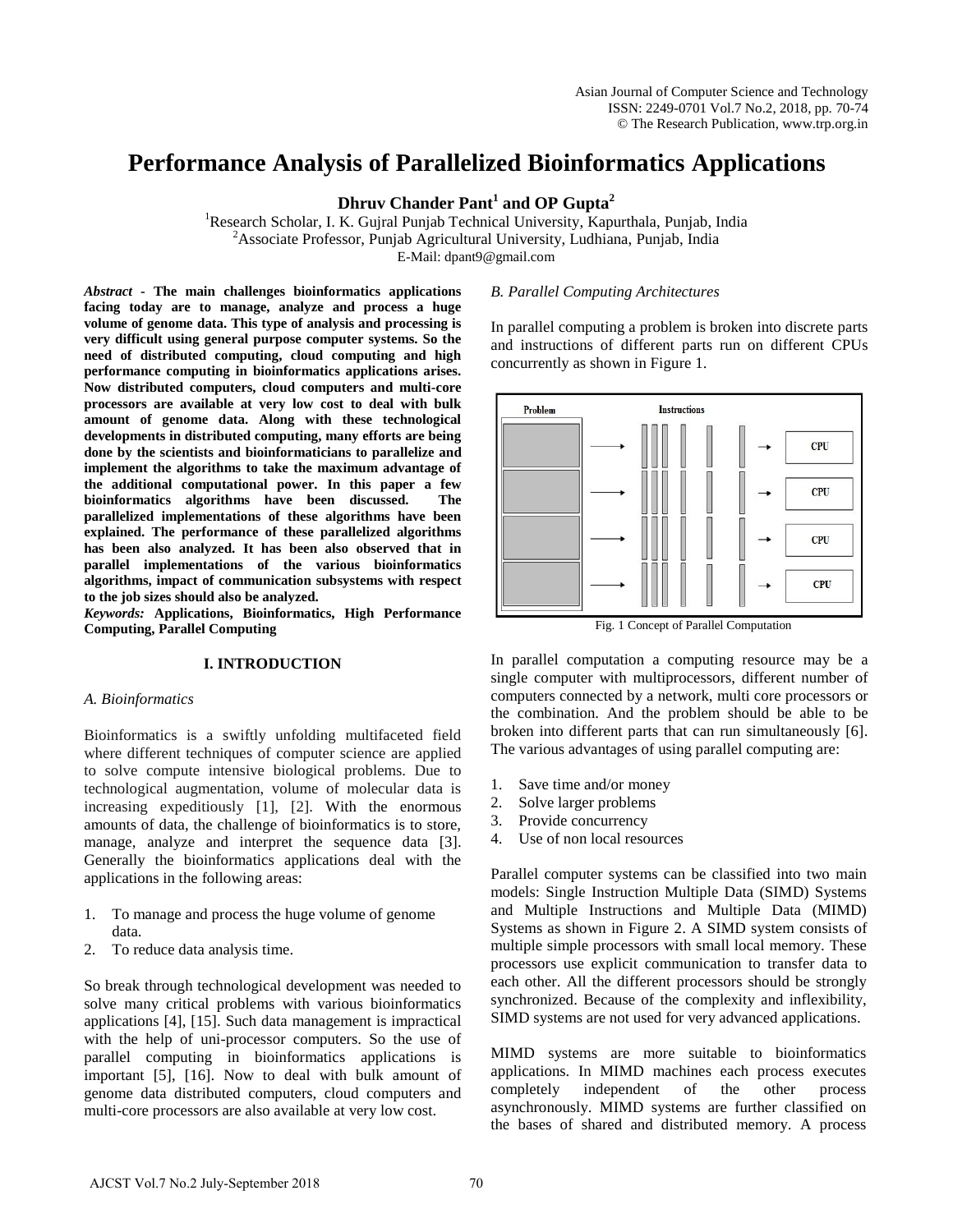running in the shared memory system can access any local or remote memory of the system whereas a process running in distributed memory cannot. Shared memory systems have many advantages for bioinformatics applications. Design of parallel programs is simplified with a single address map. Different processes can also communicate without any time loss, because every CPU has direct access to memory. Whereas in distributed memory systems a time penalty is incurred for intercrosses communication because of the lack of a single address map for the memory.



Fig. 2 Summarized Parallel Architectures

Current trends in multiprocessor design try to utilize the positive factors of both the architectures. Each CPU has some local memory attached to it and hardware creates an illusion of common memory shared by the whole system. So the memory installed in any node may be accessed by any other node with very low less time penalty. But as now very fast processors are available in the work stations, so microcomputers are connected with the help of Local Area Network. In this way virtual parallel computers are developed. These computers are also called Multicomputers which are constructed with the help of Cluster of Workstations (CoWs). One more architecture of multi – computers is Beowulf – clusters which consist of very simple hardware components like ordinary PCs. In this architecture a public domain server controls the whole cluster.

### **II PARALLELIZED IMPLEMENTATION OF DIFFERENT BIOINFORMATICS ALGORITHMS**

## *A. Cluster Implementation of Sequence Alignment Algorithms*

Smith waterman algorithm is used for local alignment between two sequences [7]. The algorithm is based on dynamic programming technique. If the two sequences of size *n* are to be matched then algorithm takes time  $O(n^*n)$ . As the value of *n* increases the time required becomes significantly high. Thus the need of parallel implementation of Smith waterman algorithm arises [8]. In smith waterman algorithm is implemented on clusters. The results of this cluster implementation are shown in Table 1.

In parallelization of the algorithm pipelining is used. In the score matrix, each row is computed sequentially and is blocked till the required cells in the above row are computed. When 32 processors are used with a sequence of 5000 characters long, the implementation showed an improvement up to 10.30 times. Smith waterman algorithm is also parallelized by its implementation on cell broadband engine [9]. In this implementation a static load balancing strategy is used. Under this strategy, work load at the beginning is divided equally among all the processors and processes. In the first step, algorithm reads the input dataset. In the next step the input sequences are processed by processing units to acquire the respective sequence parts in their local memories. For a sequence of 2048 characters long with this algorithm a speed up of 6.5 times is obtained. For multiple sequence matching multiple sequence alignment algorithms are used [10]. If there are n sequences,  $n*(n-1)/2$  pair-wise alignments need to be calculated. As the number of sequences increase, number of pair wise alignments also increase and the complexity of the algorithm also.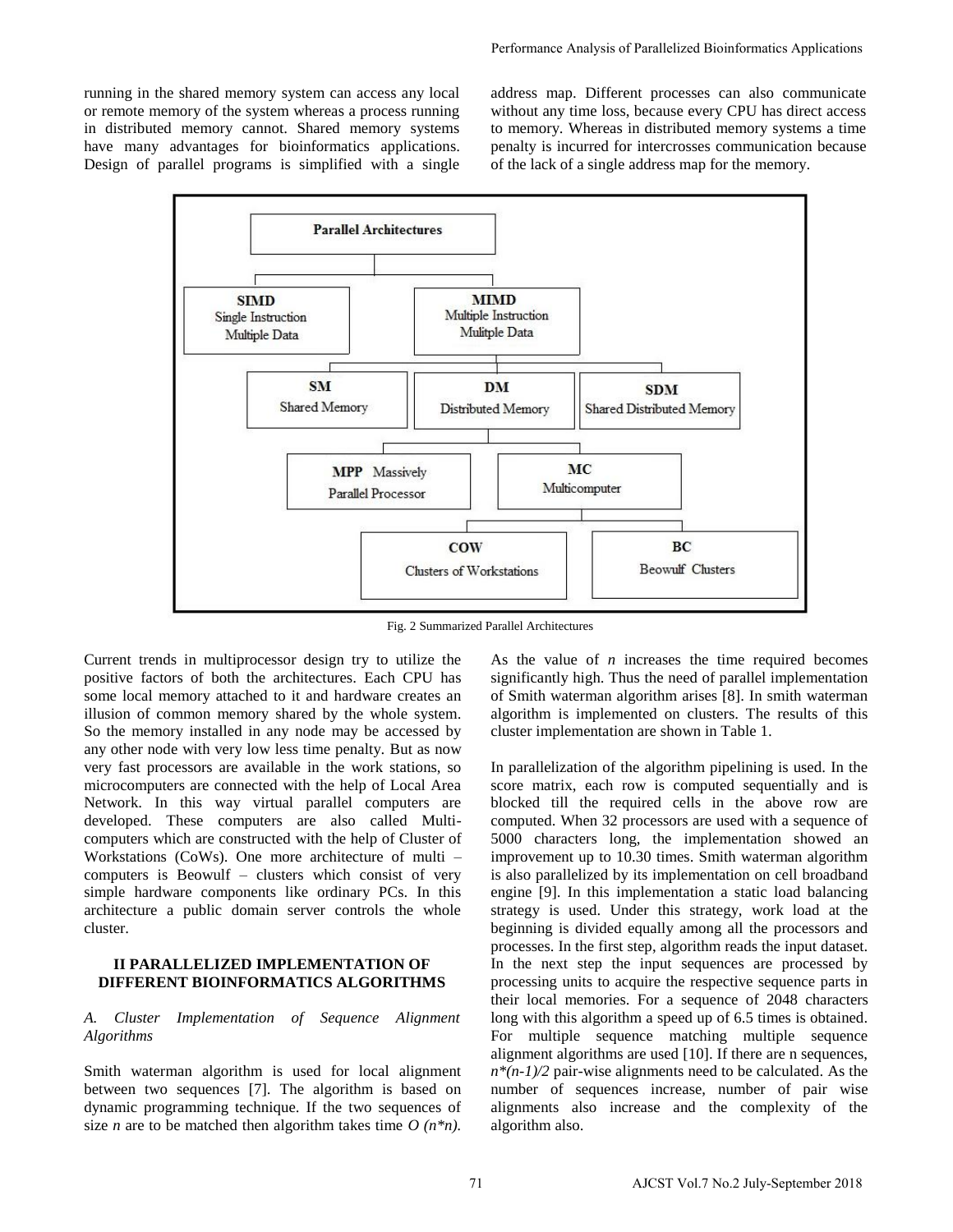| <b>Job Size</b> | <b>Sequential</b> | Parallel algorithm, np cores |      |      |      |     |     |
|-----------------|-------------------|------------------------------|------|------|------|-----|-----|
| (Bytes)         | <b>Algorithm</b>  | 4                            | 8    | 16   | 32   | 64  | 128 |
| 500             | 0.24              | 0.3                          | 0.2  | 0.1  | 0.1  | 0.5 | 1.3 |
| 1000            | 1.7               | 2.7                          | 1.5  | 0.9  | 0.6  | 1.1 | 1.5 |
| 1500            | 5.9               | 8.8                          | 4.8  | 2.9  | 1.8  | 1.7 | 2.1 |
| 2000            | 13.9              | 20.3                         | 10   | 6.3  | 3.7  | 3.2 | 3.4 |
| 2500            | 26.2              | 39.5                         | 21   | 11.6 | 6.9  | 5.1 | 4.5 |
| 3000            | 45.5              | 67.2                         | 35.4 | 19.5 | 11.4 | 8.1 | 6.5 |
| 3500            | 71.6              | 106                          | 55   | 30.1 | 17   | 11  | 8.9 |
| 4000            | 107.2             | 158                          | 82   | 44.2 | 25   | 16  | 12  |
| 4500            | 152               | 225                          | 118  | 62.4 | 34   | 21  | 15  |
| 5000            | 208               | 310                          | 158  | 86.4 | 46   | 28  | 20  |

TABLE I PARALLEL IMPLEMENTATION OF SEQUENCE ALIGNMENT ALGORITHMS ON CLUSTER

Once the distance matrix is calculated, in the next phase of the algorithm phylogenetic tree is produced. And in the final phase of the algorithm, previously generated phylogenetic tree is used to determine the order of the alignment. Experiments were performed with a number of techniques and concluded that to distribute all the n sequences to each processor was a better method. In this technique each of the *P* processors performs exactly *n\*(n-1)/2P* alignments. Although this method has very high communication cost, even then it showed maximum speed up. For  $n = 500$ sequences, where each sequence had 200 characters this technique showed a speedup of 5.81 times [11]. The result of implementation on cluster is shown in Figure 3.



Fig. 3 Running Time and Speed ups for Parallel Implementation of Clustlaw

Parallel multiple sequence alignment was also performed on the cell broadband engine [12] where the parallel portions of the code were executed on synergistic processing units whereas sequential code on power processing units. For n= 8 pair of sequences where each sequence had 2048 characters showed a speed up of 46.37 x times.

#### *B. Cell Implementation of Sequence Alignment Algorithms*

Cell broadband engine based implementation for global alignment was performed on IBM Cell SDK 3.0 to obtain the results the implementation was executed on Sony Play Station 3 (SP3) and was compiled with optimized level -O3. The performance of this implementation was studied on different number of SPUs. The result of the implementation is shown in Figure 4 by using up to 6 synergistic processing units (SPUs). When this implementation is compared with a sequential implementation on a desktop with 3.2 GHz Pentium 4 Processor, a speed up of 6.5 xs is obtained. When this implementation was compared with best sequential algorithm with single SPU and a Pentium 4 Processor the speed ups were 4.5x and 3.5x respectively [11].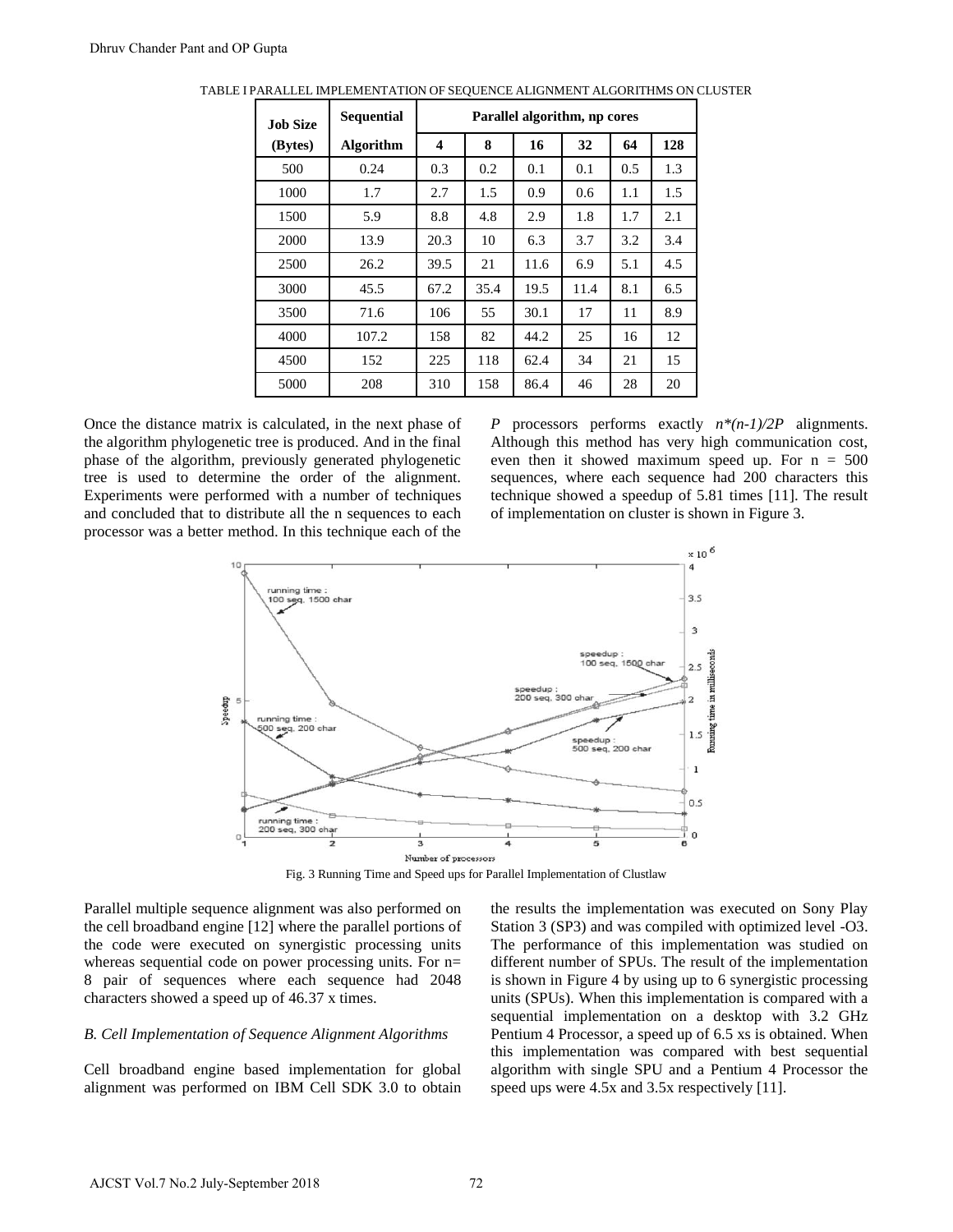

FASTA is a multiple sequence alignment algorithm. It is used to compute pair of match and mismatch between the sequences. Then this computation is used to detect the similarity between the sequences.

# *C. Cell Broadband Engine Implementation of FASTA for Multiple Sequence Alignment*

AltiVec application-programming interfaces, already there in the Fasta package, was converted to the synergistic processing unit application programming interfaces to run Fasta on cell broadband engine. The interfaces which are not converted are implemented with the help of multiple instructions i.e. Vec max and Vec subs [11]. Vec max application programming interfaces is used to determine the maximum of two vectors. Result is stored in the output vector. From the stored result, synergistic processing unit find the greater vector. Vec subs application programming interfaces are used to perform saturated subtraction. In saturated subtraction any element with negative value is set to zero. In smith waterman a positive value of each cell is needed, so this application programming interface is helpful in the execution of smith water man.

Once the alignment scores are calculated with the help of power processing units, scores, query and library sequences are delivered to synergistic processing unit to execute the smith waterman kernel. But this cell implementation is limited by the size of the sequence. A sequence of more than 2048 characters cannot be compared in this implementation because of the size of the synergistic processing unit local memory. This problem can be rectified with the help of pipeline approach. Once smith waterman is implemented on the cell, then it can be used in FASTA package. In FASTA each query sequence is compared with every sequence in the database. Hence balancing load between each pair of sequences is evaluated.

#### *D. Protein Structure Prediction Algorithms*

The most important application of protein structure prediction is drug design. In protein structure prediction tertiary structure of the proteins is predicted from its amino acid sequences. On the bases of physical properties many protein structures are possible. So it is very difficult to understand the stability of a structure.

Genetic algorithm is used to implement protein structure prediction on computational grid [13]. Cell broadband engine implementation of protein structure prediction is also done [14]. In this implementation sequences are shifted from database to synergistic processing units with this implementation a speed up between 3.2 x and 3.6 x was achieved.

#### **III. CONCLUSIONS**

It is concluded that Parallel Computing is having very good impact on computational and data intensive applications. The processing time of bioinformatics algorithms can be improved by parallelization. When the jobs are parallelized and executed in a distributed computing environment, communication sub-systems also play a major role and contribute in processing time. So, impact of communication sub-systems also need to be analyzed in parallelized bioinformatics applications.

## **IV. ACKNOWLEDGEMENT**

The authors express deep gratitude to the Dean, Research, Innovation and Consultancy Department of I.K.G. Punjab Technical University, Kapurthala, for giving them the opportunity to carry on this research work.